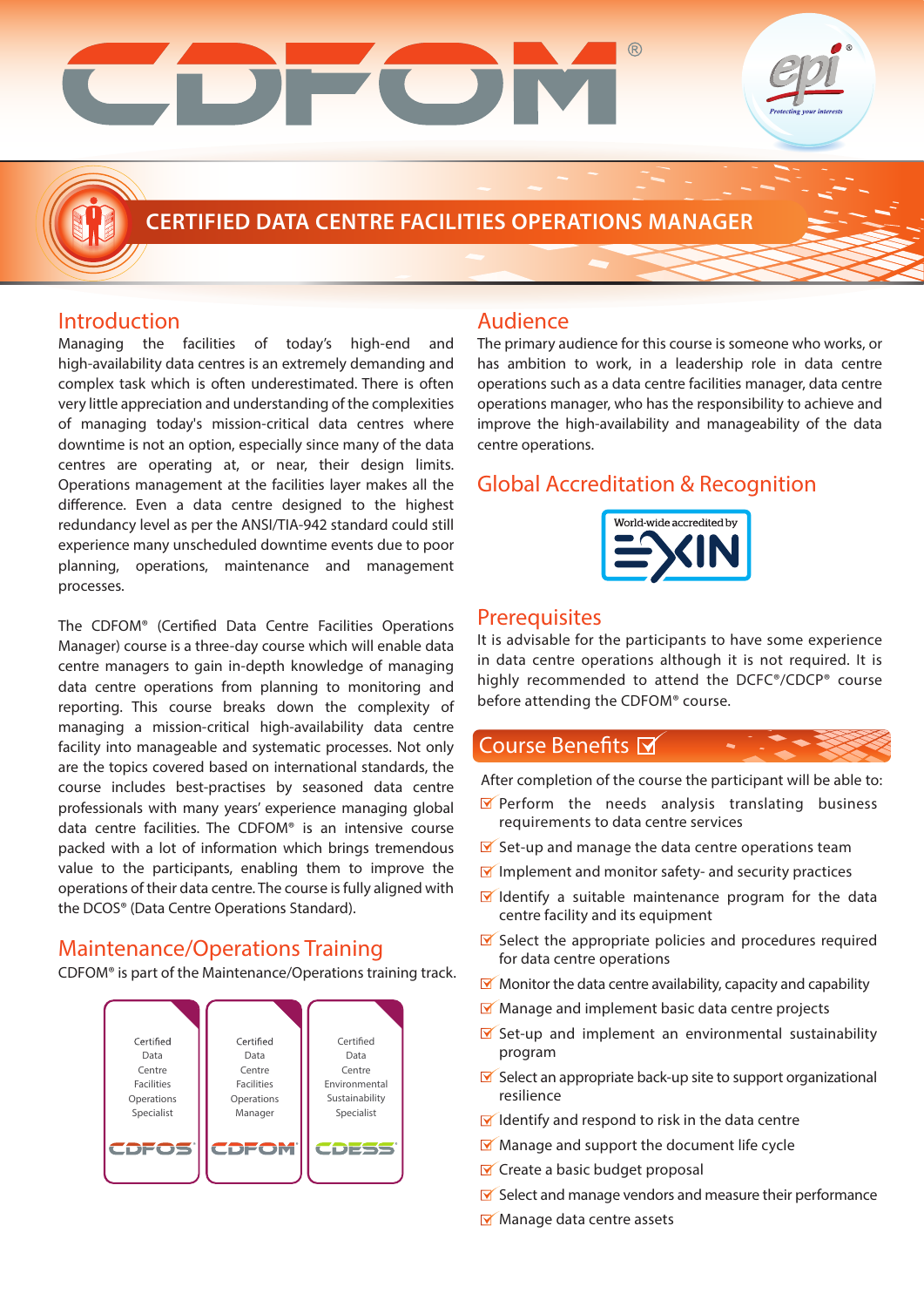# Course Syllabus **D**

- **Service Level Management** 
	- Service Level Management
	- ‐ Needs analysis
	- ‐ Capability assessment
- ‐ Service portfolio
- ‐ Service catalogue
- ‐ Service Level Agreements (SLAs)
- ‐ Availability measurement
- Data points in SLA
- ‐ Service reporting
- ‐ Complaint procedure
- ‐ Customer satisfaction measurement ‐ Service Improvement Process (SIP)
- ‐ SLA content

#### **The Data Centre Organization**

- ‐ Operational issues
- ‐ Organization chart
- ‐ Roles and responsibilities
- ‐ Skills matrix
- ‐ Contingency / backup roles
- ‐ Shift management
- ‐ Performance management
- ‐ Career development
- ‐ Training and assessment
- ‐ Job rotation
- ‐ Succession planning
- ‐ Disciplinary program

#### **Managing Safety & Statutory Requirements** Safety policies and regulations

- ‐ Occupational Health and Safety (OH&S)
- ‐ Safety awareness training
- ‐ Permit to Work (PTW)
- ‐ Lock-out / Tag-out
- ‐ Personal Protective Equipment (PPE)
- ‐ Testing and tagging of equipment
- ‐ Emergency preparedness and response
- ‐ Reporting of safety issues
- ‐ Reviews / internal audit / external audit

#### **Managing Physical Security**

- ‐ Security policies and procedures
- ‐ Security standards and guidelines
- Security staff
- Security awareness
- Security incident management
- ‐ Disciplinary program
- ‐ Reviews, internal and external audits

#### **Facilities Management**

- ‐ Maintenance policies and procedures
- ‐ Various maintenance programs
- ‐ Outsourcing of maintenance activities
- ‐ Maintenance contract options
- **Warranty**
- ‐ Maintenance schedule
- ‐ Service situations
- ‐ Spart part management
- ‐ Contamination control

### **Data Centre Operations**

- Policies and procedures for data centre operations
- ‐ Service operations and the daily data centre operations

#### **Monitoring / Reporting / Control**

- ‐ Monitoring requirements
- ‐ Escalation procedures
- ‐ Reporting
- ‐ Trend analysis
- ‐ Reviews

#### **Project Management**

- ‐ Project management
- ‐ Project organization
- ‐ Project manager
- ‐ Project phases

#### **Environmental Sustainability**

- The importance of sustainability
- ‐ Sustainability policies
- ‐ Environmental management
- Power efficiency indicators
- ‐ Waste management
- ‐ Water management
- ‐ ICT utilisation management
- ‐ Environmental performance measurements
- ‐ Renewable energy factor (REF)

#### **Organizational Resilience**

- ‐ Business continuity
- ‐ Data centre facility options
- ‐ Business Impact Analysis
- ‐ Type of facility
- ‐ Human resources
- ‐ Facility, equipment and consumables

#### **Governance, Risk and Compliance**

- ‐ Management commitment
- ‐ Coordination, collaboration and integration
- **Compliance**
- ‐ Risk management
- ‐ Document management
- ‐ Financial management
- ‐ Vendor management
- ‐ Asset management

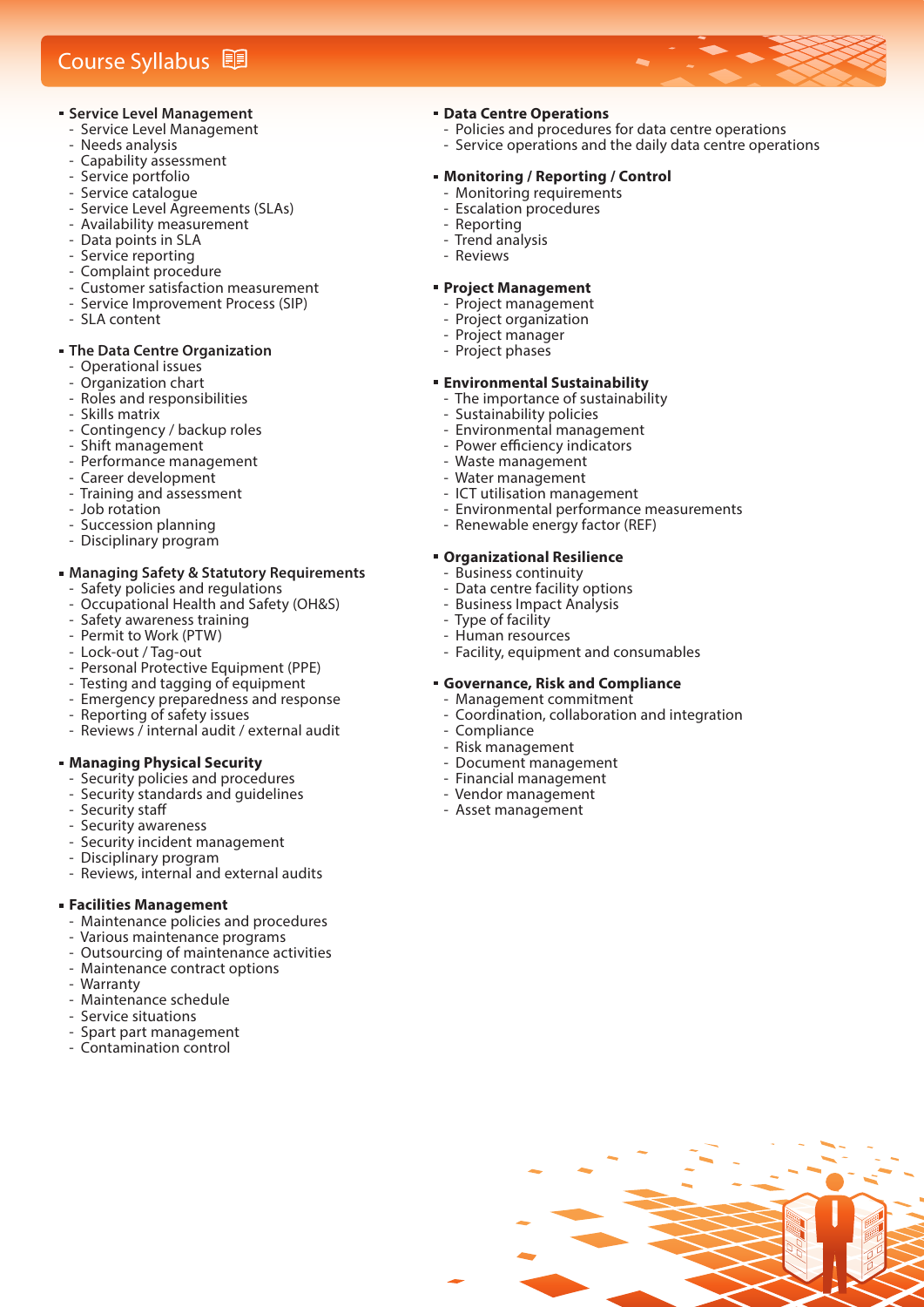# Delivery Structure and Methods

The CDFOM<sup>®</sup> course is lectured by an EPI Certified Instructor using a combination of lectures and question-and-answer sessions to discuss participants' specific needs and challenges experienced in their own data centre environments. Participants are able to tap into the extensive experience of the trainer enabling them to validate and improve their own environments thus adding tremendous business value.

CDFOM® course is available in the following delivery methods:

- ILT Instructor Led Training
- VILT Virtual ILT
- TOD Training On Demand

## Examination

The exam is a 90-minute closed book exam, with 60 multiple-choice questions. The candidate requires a minimum of 42 correct answers to pass the exam.

# Certification

Candidates who successfully pass the exam will receive the official 'Certified Data Centre Facilities Operations Manager' certificate. The certification is valid for three years after which the student needs to re-certify.

# Global Accreditation & Recognition

The CDFOM® course is accredited by EXIN, which is a global, independent and not-for-profit accreditation and examination provider. EXIN's mission is to improve the quality of the IT and data centre sectors, the proficiency of IT and data centre professionals and the IT users, by means of accreditation of course material as well as independent examination and certification.

# Recommended Next Course

To further extend your skills on data centre governance, we recommend the CDESS® (Certified Data Centre Environmental Sustainability Specialist), CDRP® (Certified Data Centre Risk Professional) and CDMS® (Certified Data Centre Migration Specialist).

# Course Schedule

Our courses are available in over 60 countries across all continents. For a comprehensive course schedule, visit the EPI corporate website at www.epi-ap.com or contact your local authorised reseller/partner.

# EPI Data Centre Training Framework**©**

The **EPI Data Centre Training Framework©** provides a structured course curriculum for individuals working in and around data centre facilities and data centre operational management. It addresses the various disciplines required to design and manage a high-availability, efficient data centre. EPI's data centre course curriculum is not only the first in the world, it is also by far the largest in the industry. Many companies have specified these courses as prerequisites for their staff working in and around the data centre and use them as part of their career planning initiatives. Recognised globally, these certifications add value to both companies and individuals.



<sup>©</sup> Copyright by EPI (Enterprise Products Integration Pte Ltd) 2022. All rights reserved.